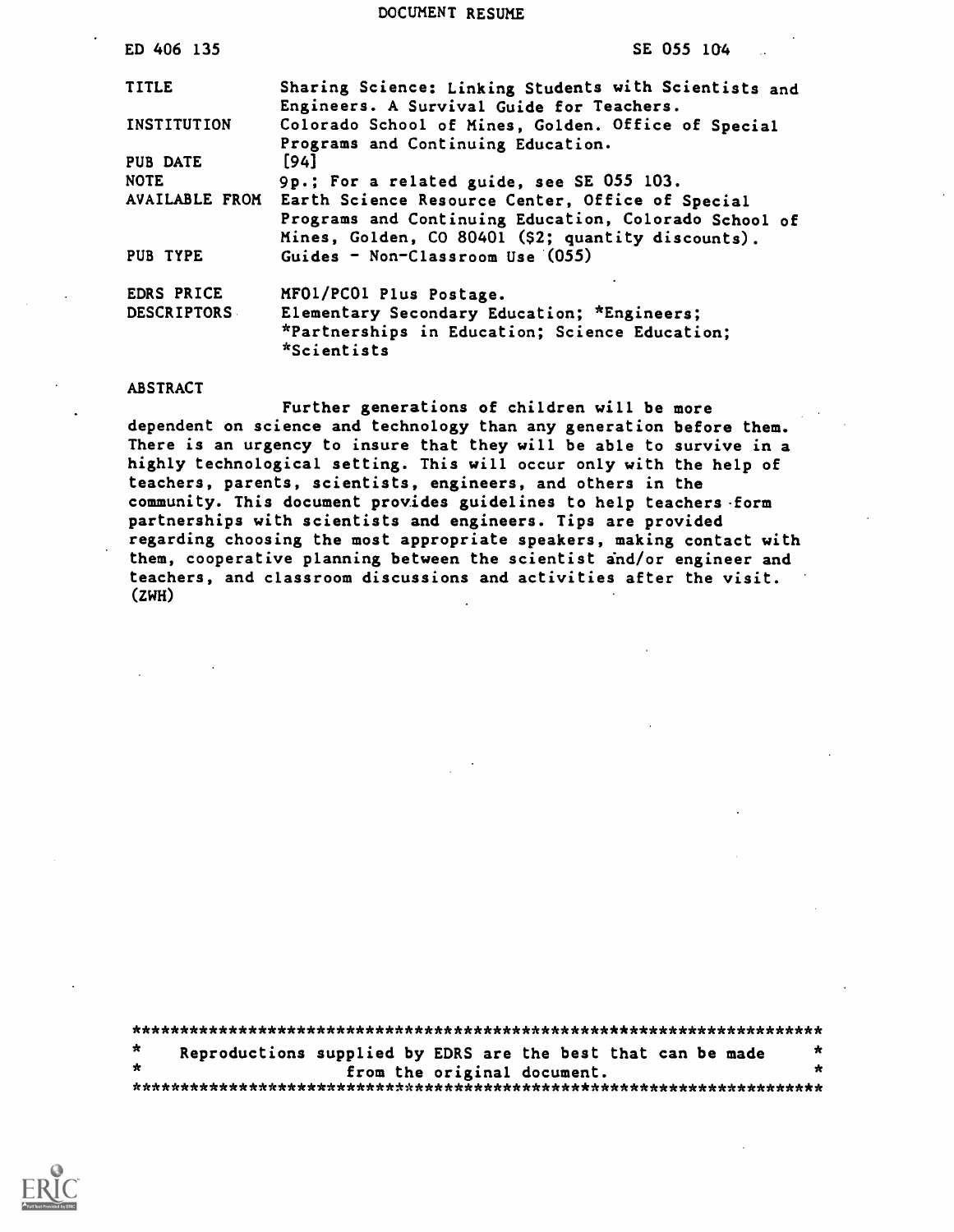# Linking Students with Scientists Sharing Science:

and Engineers

*Excel Guide for Reach* 

# The Task . . .

Students learning science can experience the excitement of discovery and invention. Understanding science prepares them to participate in an increasingly complex and competitive scientific and technological world.

Meeting the challenge of teaching our children in this rapidly changing world is not easy. Teachers have limited time and materials for teaching science and often find themselves teaching without access to the real world experiences that can make science come alive.

One of the best allies any teacher can have is a person who knows and understands science. A scientist or engineer can help students:

- experience the excitement of discovery and invention
- develop an informed approach to the role of science and technology in our world
- observe teachers and scientists working together as partners
- associate science with a real human being
- see the personal rewards of scientific and technical careers
- realize that women and minorities can pursue careers in these fields

Every community is home to a variety of science professionals who are concerned, just as you are, about educating tomorrow's citizens. Across the nation thousands of them have demonstrated their willingness and ability to becomeinvolved in our schools. This guide provides suggestions to help you collaborate successfully with scientists and engineers in your classroom and to make the experience a success for you, for your students, and for those who volunteer to share science with you.

Now Get ready! Get set! Go!



troud \_\_\_

TO THE EDUCATIONAL RESOURCES INFORMATION CENTER (ERIC)



Office of Special Programs and Continuing Education Colorado School of Mines, Golden, CO 80401

2

U.S. DEPARTMENT OF EDUCATION Office ot Educationai Research and Improvement EDUCATIONAL RESOURCES INFORMATION CENTER (ERIC)

ED 406 135

This document has been reproduced as received tram the person or organization originating it

Minor changes have been made to improve reprOduction Quality

a Points of view Or opinions statea in this clocu went do not necessarily represent official OERI position or policy.

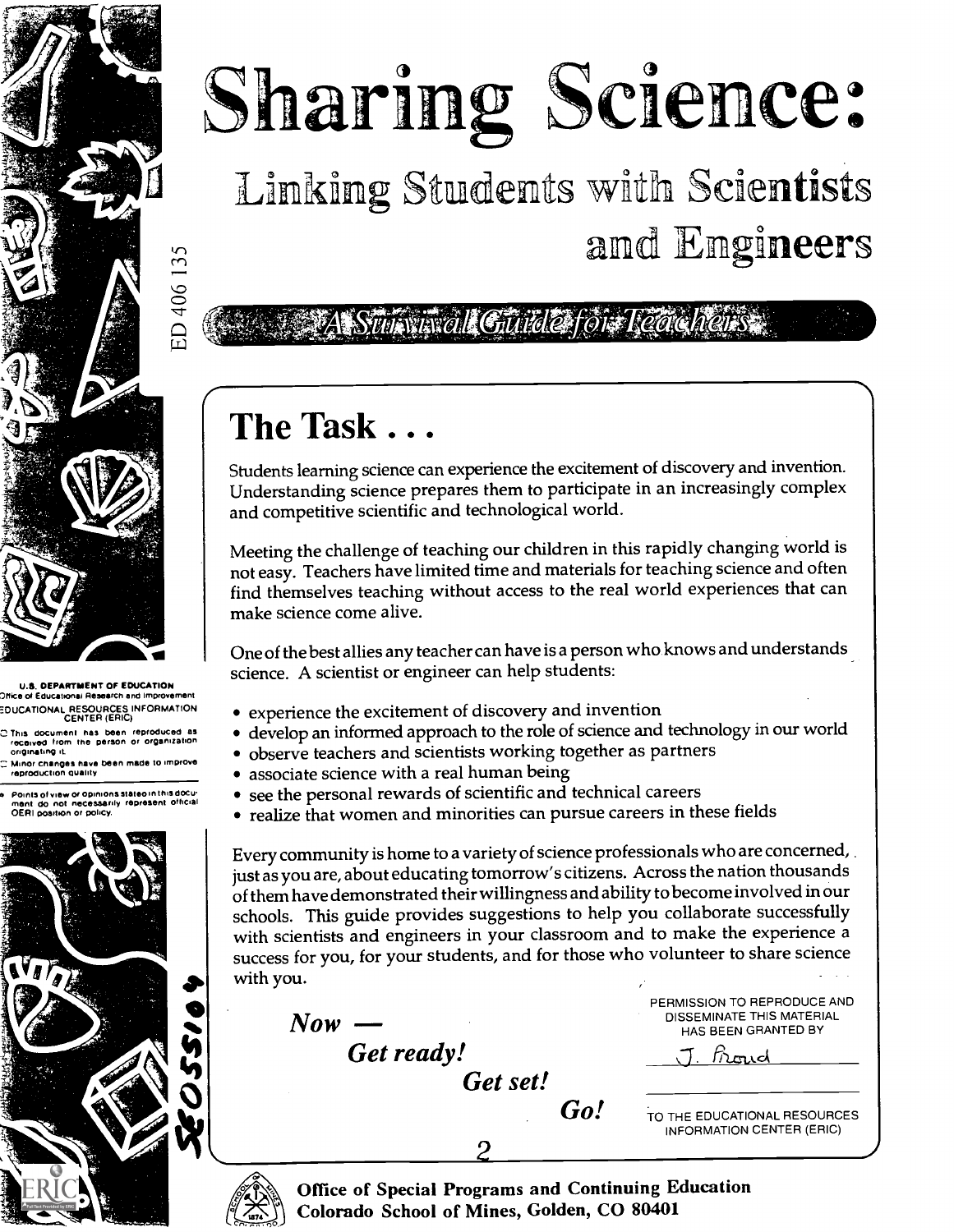# GET READY!

### Think creatively about what you want to accomplish.

Look for opportunities for your students to get to know a real scientist as an interesting person. Encourage scientists to share the excitement of discovery and enthusiasm for their professions. Cultivate student interests and questions through new experiences, ideas and information.

### • Identify a scientist, engineer, or a science user.

Many school systems have formed active partnerships with science centers, science alliances, scientific societies and local universities. Corporations and business groups are interested in volunteering in the classroom. Ask your system or state science coordinator for help in contacting local scientists. It may be easier than you think.

### Make contact well in advance.

Remember, it will take time to develop a plan. Your volunteer

has a busy schedule, too, so be flexible. Find out when and how each of you prefers to be contacted. Provide backup phone numbers in case a change in plans makes last minute contact necessary.

### Decide together what to do.

Have a conversation with your volunteer about what she can do to help you enrich your science program. Explore with her what experiences, activities, information would be of interest to your students and appropriate to your curriculum. Agree on one or more activities which engage your students.





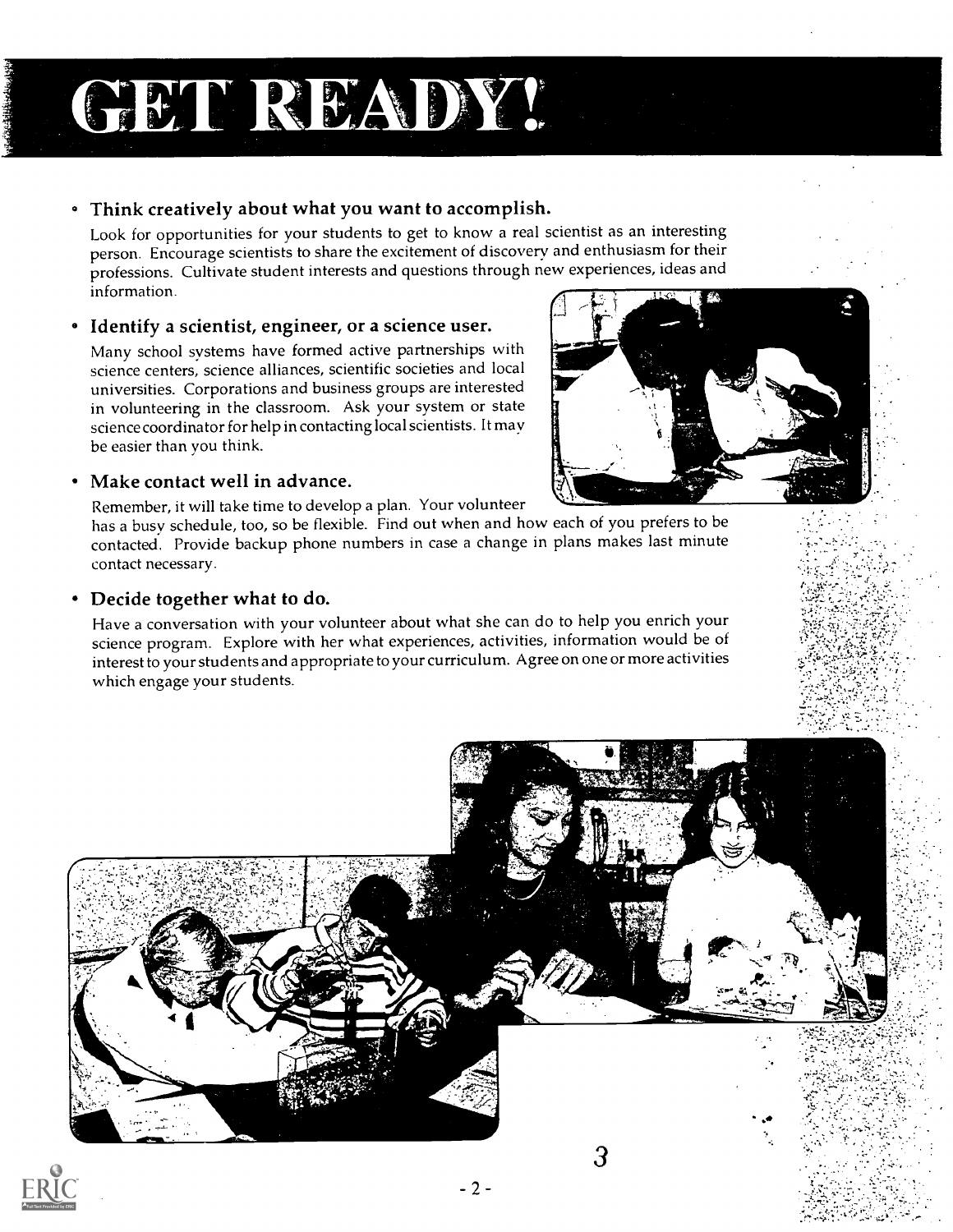# GET SET!

### A month or so in advance:

- Schedule and determine the setting for the activity. Will the scientist work with your whole class or with small groups? Will the activity be indoors or out? Agree on the time allotted for the activity. Allow for flexibility!
- Identify any special equipment or space that is needed.

This could include laboratory equipment, A-V materials, flat tables, electrical outlets, water, or scissors. Agree on how materials and equipment will be managed to ensure both safety and efficiency.

Give the scientist a profile of your students. Let him know the number, age, learning characteristics, and special needs of your group. Tell the volunteer what your students have been studying and how the proposed activity will fit in.

Provide directions to the school and parking information.

Tell the scientist where and how she will be greeted.

### A few days before the visit:

- Call the volunteer to confirm your plans.
- Prepare a welcome.

Select a team of several students to greet the volunteer and help with any equipment which may need to be carried in.

Prepare your students.

Explain who their guest is and what he will be doing. Review rules of courtesy. Prepare name tags so the scientist can call on students by name. If students will be working in groups, assign them ahead of time.



"I have no children of my own; I have never had a teacher education course; and I have never taught either grade school or high school before in my life. Consequently, I was a bit apprehensive about the whole thing. However, you put me at ease, and your class was a model of attentiveness and good behavior. I found your students to be a joy to teach. If ever you feel like taking a chance with me again, I'd love to come and teach your class a second time."

Dr. David M. De Marini, Research Genetic Toxicologist

"I...discussed basic principles of electricity and magnetism and helped students make simple circuits. Students enjoyed the "hands-on" experience. Based on past experience, I expected iron filings and small compasses to be available. I should have reviewed the list of materials with the teacher ahead of time."

William M. Yeager, Ph.D.,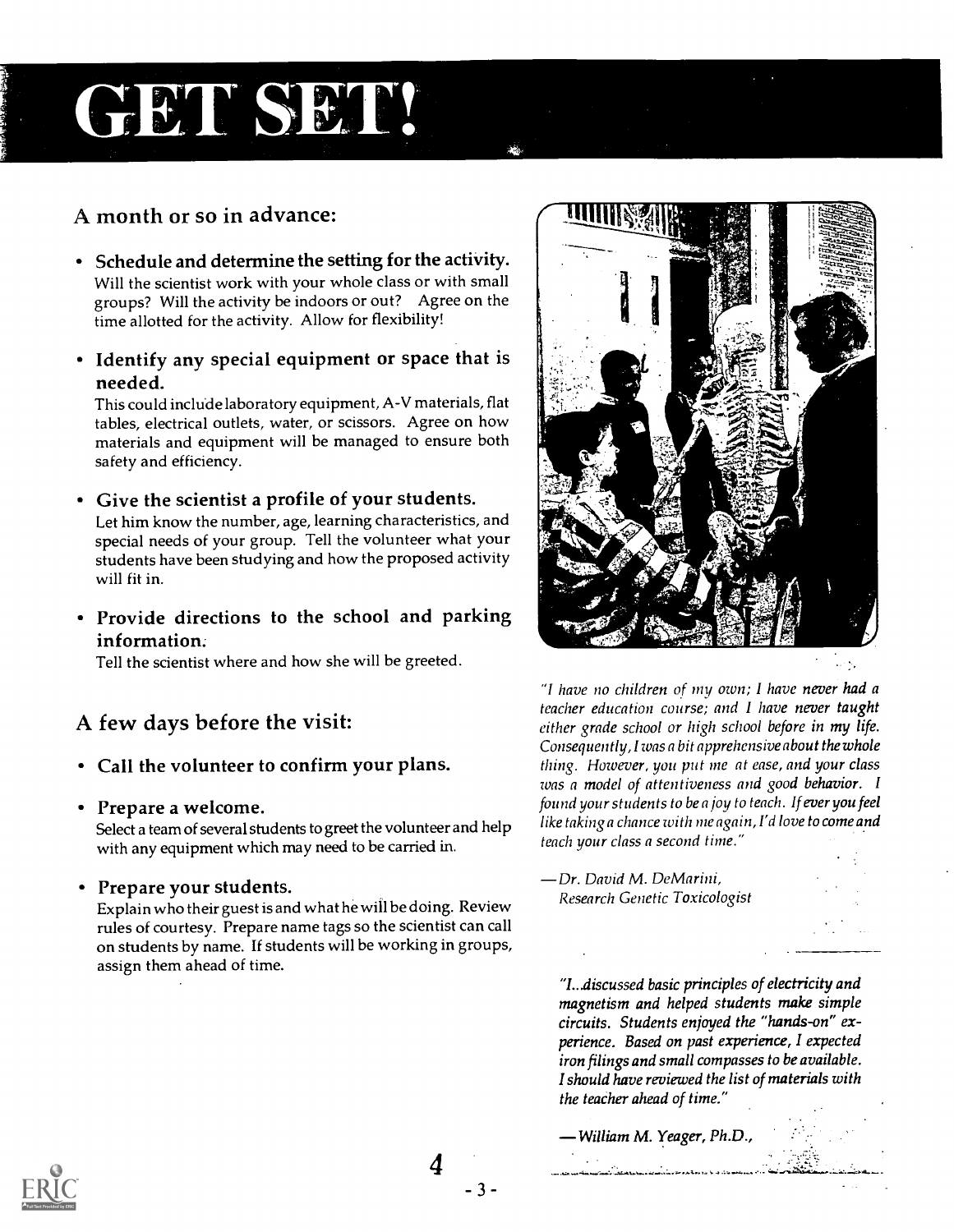# GO!

### On the day of the visit:

- Be sure students, equipment, and space are ready.
- Have your welcome team meet your visitor.
- Introduce the visitor to your class.
- Remain actively involved during the visit. Show your students that teachers are learners, too. When you are interested, students will follow your example. Be a second pair of adult hands if needed. Lend your quiet expertise in classroom management.
- Understand what your students are learning.

### After the visit:

Extend appreciation.

Thank-you notes, drawings, or photographs from students are always appreciated. Scientists especially like to know what students learned and what interested them.

- Provide feedback about the activity to the scientist. Scientists are learners, too. They will respond to your positive reinforcement as well as constructive criticism.
- Follow up

Discuss with your students what they learned and what else they want to know. Build on their experience with follow up activities. Incorporate interdisciplinary activities in writing, spelling, art, social studies, reading, and math. Complete any experiments left by the visitor and let her know the results.

- Share your experience with parents and colleagues as well as school administrators.
- Plan for more visitors.

Make your experiences diverse. Invite people with different backgrounds, women and men, minorities, and people with disabilities.

"Like the children we teach, we learn as a result of our own activity--our own struggle to make sense of what we see.... We are in this classroom together, and this science work will only be exciting if we care about it together. If I say 'Scientists are curious,' but I am not showing curiosity, children will perceive this incon= sistency. I need to show, as well as say, how that. looks."

Ellen Doris, Northeast Foundation for Children, "Doing What Scientists Do"



"More than twenty "Thank-You" cards made by these students with their own words of personal appreciation were sent to me. This was certainly unexpected but was definitely a thrill for me to see the creativity of these students, of how they conceived the microbes and me and then expressed it in pictorial illustrations."

-Joseph K. Li, Pharmacologist



5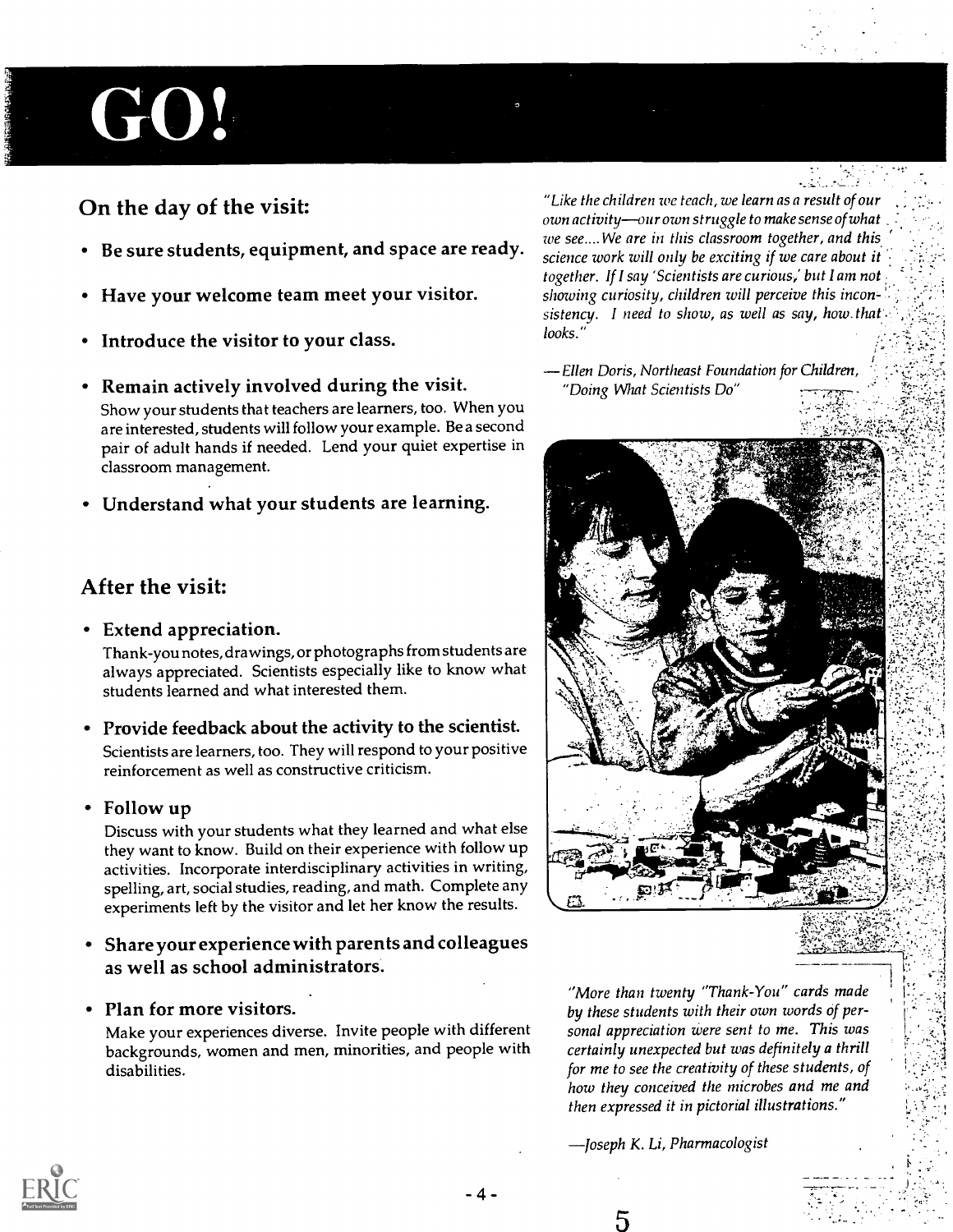### We Are All Scientists!

Children and scientists have much in common. Naturally inquisitive, young children ask endless questions. They may spend half an hour watching a bug crawl on the floor. Children sort money, pictures, toys, shells, pasta shapes, and words. They experiment by pouring water into soil, mixing different colors of paints, or adding blocks to a tower until it falls. They draw conclusions about the way things work. They learn from and share information with others.

Scientists share with children a natural curiosity about the world. They are trained to use a. more systematic and sophisticated approach to inquiry than children do. They have developed the discipline to remain objective, to reserve judgment until they have the facts, and to recognize the limits of their knowledge. Nevertheless, the skills used in doing science are the same - whether you're a student or a scientist! 

| <b>Science Process Skill</b> | Children                                 | <b>Scientists</b>                            |
|------------------------------|------------------------------------------|----------------------------------------------|
| observe                      | look, touch, smell,                      | microscope, x-rays,                          |
|                              | taste, listen                            | chromatography,                              |
|                              |                                          | seismograph                                  |
|                              |                                          |                                              |
| experiment                   | change something and                     | change and control                           |
|                              | watch what happens                       | variables                                    |
|                              |                                          |                                              |
| collaborate                  | partners in classroom                    | colleagues around world.                     |
|                              |                                          |                                              |
| record                       | journal, score card                      | field notes, computer                        |
| measure                      | scale, ruler, stopwatch                  | computer analysis,                           |
|                              | measuring cup                            | calibrated apparatus                         |
|                              |                                          |                                              |
| sort and classify            | color, size, shape,                      | taxonomic key,                               |
|                              | weight                                   | relevant functional                          |
|                              |                                          | groupings                                    |
|                              | fastest, largest, farthest               | change over time,                            |
| compare                      |                                          | change in differing                          |
|                              |                                          | conditions                                   |
|                              |                                          |                                              |
| analyze                      | what happens most                        | statistical analysis                         |
|                              |                                          |                                              |
| share information            | class meeting;<br>at recess, "Guess what | scientific meetings,<br>E-mail; over coffee, |
|                              | I found out?"                            | "Guess what I found out!"                    |
|                              |                                          |                                              |
|                              |                                          |                                              |
|                              |                                          |                                              |

6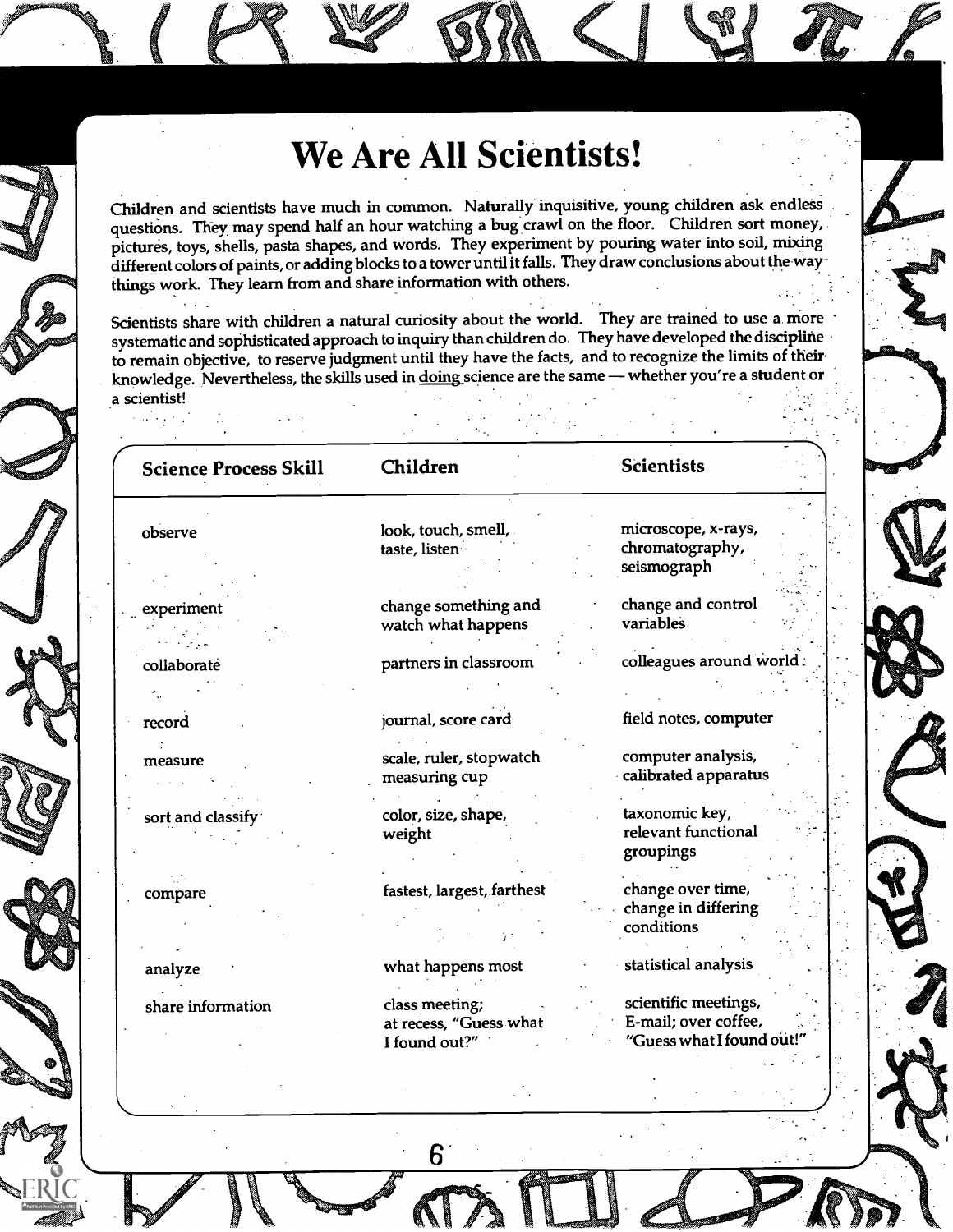### **Science in the Classroom**

Listed below are suggestions of people who might be able to help you in the classroom. Some are research scientists.. Others use science in their everyday work life. Other people who might be helpful are hobbyists and collectors who study weather, plants, animals, astronomy, rocks and minerals, or fossils.



'4.

3

Zoologist, entomologist, microbiologist, marine biologist, paleontologist, cytolo- -gist, physiologist, chemist, ecologist, neurobiologist, geneticist, anatomist, mammalogist, limnologist, pharmacologist

Plants

Botanist, paleobotanist, agronomist, agricultural chemist, ecologist, geneticist, paleontologist, pathologist, soil scientist

Weather Meteorologist, ecologist, agronomist, geologist, oceanographer, climatologist

> Chemist, biochemist, pharmacologist, molecular biologist, physicist, ecologist, toxicologist, metallurgist, geologist, forensic criminologist, materials scientist, engineers: chemical, textile, industrial, acoustical, optical, mechanical, civil, nuclear,

agricultural, and ceramic

tronic

Physical & Chemical **Properties** 



Electricity & Physicist, geologist, computer hardware/ Magnetism . software designer, engineers: industrial,





Earth & Astronomer, geologist, paleontologist, Space Science ecologist, physicist, biologist, chemist, vulcanologist, seismologist, oceanographer, 'soil scientist; engineers: aeronautical, aviation, construction, and civil

electrical, thermal; mechanical, and elec-



Behavioral & - Animal psychologist, clinical psychologist, Social Science psychiatrist, sociologist, anthropologist, historian, archaeologist, geographer, de- - mographer

Zookeeper, veterinarian, beekeeper, animal trainer, physician, forest ranger, wildlife manager, farmer, rancher, audiologist, nurse, dietician, X-ray technician, forensic specialist, pharmacist

Horticulturist, farmer, forest manager; nutritionist, landscape architect, soil conservation officer, park ranger, agricultural extension agent

TV weather forecaster, airport flight controller, fisherman, boat captain, farmer, pilot, environmentalist, soil and water conservation agent

Architect, inventor, mechanic, carpenter, musical instrument maker, musician, photographer, builder, police lab technician, water company technician, cosmetics developer, gemologist, building inspector, potter

Electrician, radar technician, amateur radio operator, telephone system maintenance technician, electrical inspector, in- . ventor, radio/TV engineer

Pilot, astronaut, geographer, cartographer, surveyor, geotechnical tester, aerial photographer

Marketing professional, business man= ager, city planner, applied economist; school psychologist, pollster, market research analyst, statistician.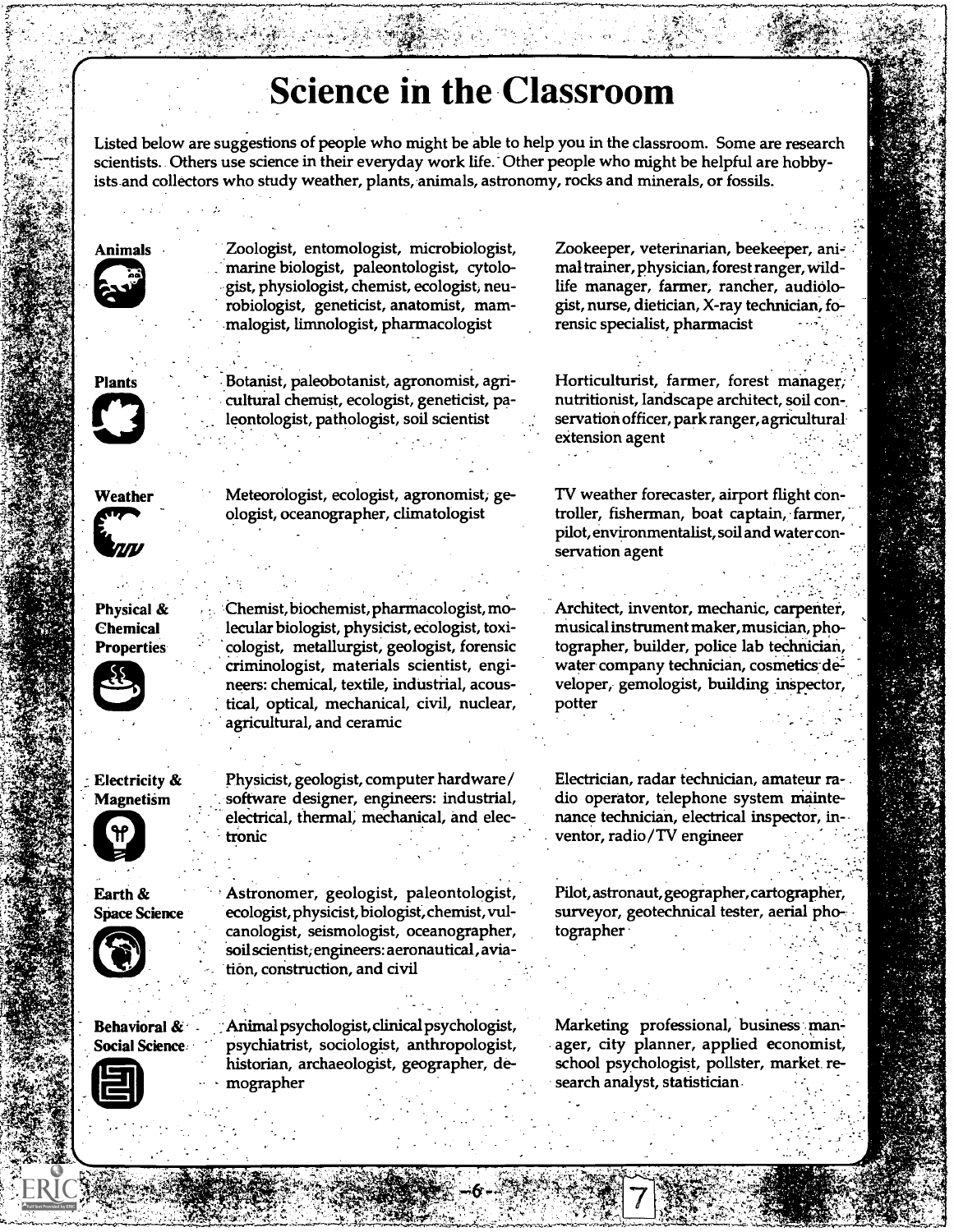### How Scientists Can Help You

Scientists, engineers, and people who use science in daily life can:

Demonstrate scientific concepts and direct applications of science and technology

Develop experiments and do them with students

- Lead or arrange for field trips or guest speakers
- Stimulate and guide independent research
- Show students practical applications of computers in science
- Serve as a resource person for you or your students
- Help obtain, fix, and maintain equipment
- Serve as tutors, mentors, and role models for individuals or small groups
- Encourage female and minority students to enter science-oriented careers
- Work with parents and families
- Lead after-school science and math clubs
- Assist with science, math, and career festivals

"I talked about entomology, showed the students a collection of unusual insects, allow the students to handle some live insects, and gave each of them caterpillars and supplies to rear them to adults. The students were interested and excited. Meeting with a scientist enhanced the students' perception

and more-be creative!

"Thank you so much for visiting our class. The kids (and I) learned a lot about Marine Biology and Diving. Last week in Reading Class we were studying "Diagrams" and we had a practice paper with a diagram of "diving gear." I was pleased to see how much of the equipment the kids still recognized! Thank you, especially, for giving the kids a chance to see that scientists

can be "real people". I am not sure that is something I realized at their age. P.S. You can see from the kid's letters what an impression your visit made upon them."

Bonnie Farb, 5th grade teacher

"One thing I try to get across is that you don't have to have a Ph.D. to contribute in science."

Melissa Mar; Research Biologist

"I discussed the role of fungi in our lives and displayed examples of fruiting bodies and culture plates. The students displayed a great deal of interest and asked both interesting and stimulating questions. The teacher showed an extremely high degree of interest and enthusiasm that seemed to transfer to students. I

found the experience to be rewarding beyond my expectations."

Dr. John E. Mayfield, Mycologist

"I liked when you put the blue and orange compounds together in the liquids. Please say hello to Dr. Hegley, and doctor Pinhas for me. Your friend, Dennis (the person who wants to find out the chemical reaction)."

5th Grade Student

- 7 -

that science is a real activity and occupation, and not just a school subject."

#### M. Scott Thomson

"I showed the separation of dyes in grape soft drink as a way of illustratingseparations and their utility in analyzing for pollutants. Students reacted with enthusiasm and suggested other separations to try. I hope students learned that scientists are real people and that science can be fun."

Douglas E. Rickert

"A scientist helped a secondgrade class make electromagnets from materials no more complex than a battery, a nail, and a length of wire. With fumbling fingers, the students

created their apparatus and then proceeded, without foreknowledge, to see what the contraption would do. Thrilled with herself and her creation, one bright-eyed girl cried out, "I made a magnet! I did it! I really made a magnet!" Relating his experience, the scientist grew wistful. "It was that experience," he said, "that reminded me of why I am doing all this. Now I know my efforts are worth something."

Colorado Alliance for Science